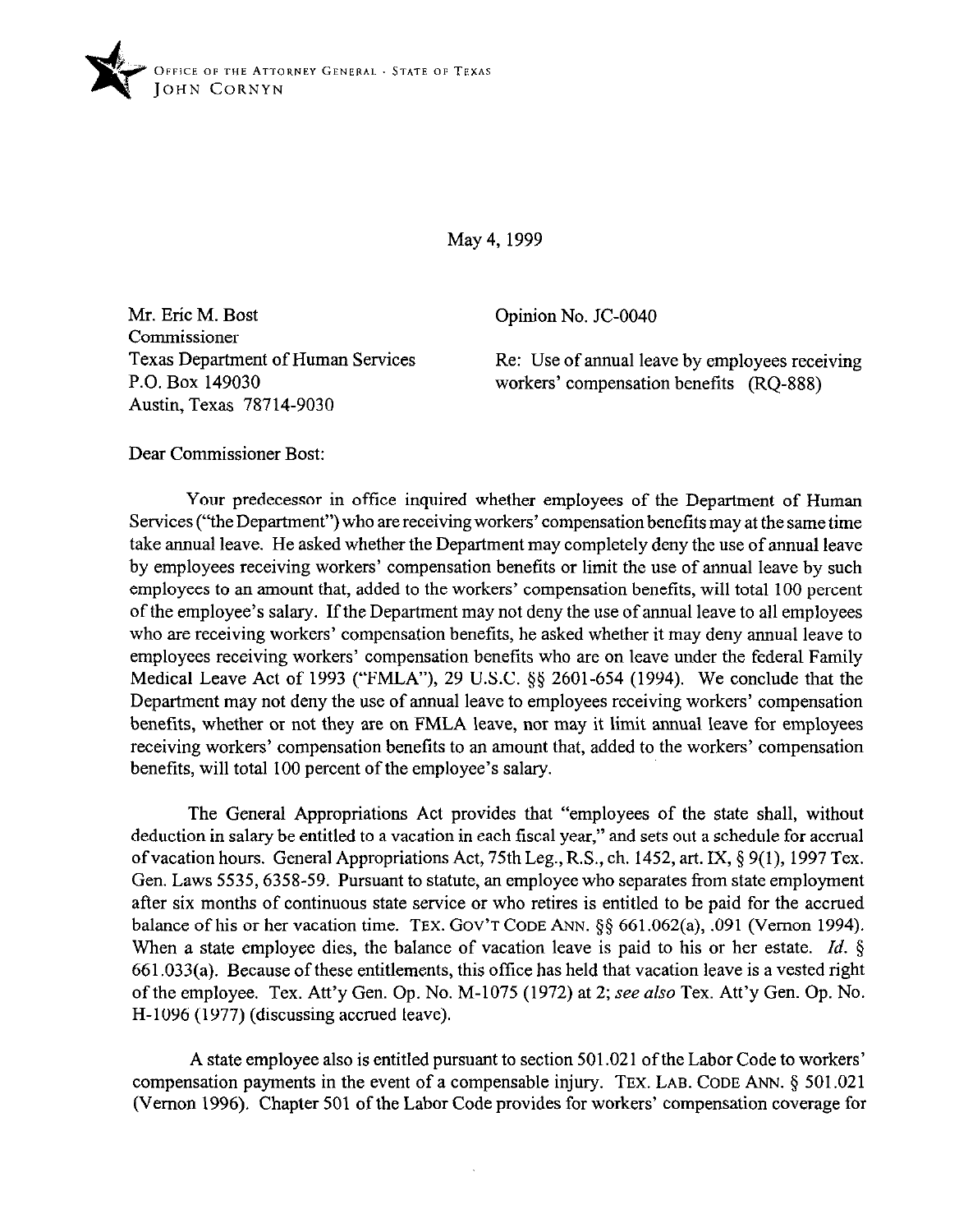state employees. "An employee with a compensable injury is entitled to compensation  $\dots$  as provided by this chapter," to be paid by the director of the State Office of Risk Management. *Id.;*  see also id. § 501.001(3), (4) (Vernon Supp. 1999). Chapter 408 of the Labor Code sets out the specific workers' compensation benefits that state employees are entitled to receive. See *id.*  5 501.002(a)(6) (Vernon 1996) (incorporating provisions of chapter 408 of the Labor Code into chapter 501, with certain exceptions).

Your question relates to weekly income benefits received under the workers' compensation law, not medical or other benefits provided under chapter 408 of the Labor Code. An impairment income benefit equals 70 percent of the employee's average weekly wage, subject to limits set out in sections 408.061 and 408.062 of the Labor Code. *Id.* § 408.126; see *id.* §§ 408.061(b) (weekly "impairment income benefit" may not exceed 70 percent of the state average weekly wage defined in Labor Code 408.047); 408.062 ("minimum weekly income benefit" is 15 percent of the state average weekly wage defined in Labor Code 408.047). When workers' compensation benefits are added to the regular salary received while an employee is on annual leave, these employees receive 170 percent of their salary under the classification schedule set out in article IX of the General Appropriations Act. General Appropriations Act, 75th Leg., R.S., ch. 1452, art. IX, § 1, 1997 Tex. Gen. Laws 5535,6312.

We first consider whether the Department may deny the use of annual leave to all employees receiving workers' compensation benefits or limit the use of annual leave by such employees to an amount that allows the sum of annual leave and workers' compensation benefits to total 100 percent of the employee's salary. Under Texas law, a state agency or political subdivision may not offset workers' compensation against other benefits or forms of compensation unless there is express statutory authority to do *so. El Paso County v. Jeffers,* 699 S.W.2d 375,377 (Tex. App.-El Paso 1985, no writ); *City of Corpus Christi v. Herschbach,* 536 S.W.2d 653 (Tex. Civ. App.-Corpus Christi 1976, writ ref'd n.r.e.), Tex. Att'y Gen. Op. Nos. JM-915 (1988), H-701 (1975), at 2; see also Tex. Att'y Gen. LO-93-62, at *4.* In *Herschbach,* an injured fireman received workers' compensation benefits and at the same time his full salary while he was on leave of absence for the injury. Section 26 of the Civil Service Act, former article 1269m of the Revised Civil Statutes, required cities subject to the act to "provide injury leaves of absence with full pay for periods oftime commensurate with the nature of injuries received while in line of duty for at least one (1) year."<sup>1</sup> In the absence of an express provision authorizing the city to offset paid sick leave and workers' compensation benefits, the city was not authorized to withhold any part ofeither amount. *Herschbach, 536* S.W.2d at 655. The legislature had amended the statute to permit the offset, but the statutory offset applied prospectively only. *Id.* at 656. Because the statutory offset applied prospectively and did not reach circumstances presented, the court held that the fireman was entitled both to the payment ofworkers' compensation benefits and to continuation of his salary during his sick leave. *Id.* at 656-57.

<sup>&#</sup>x27;Act of May 15,1947,5Oth Leg. R.S., ch. 325, \$26,1947 Tex. Gen. Laws 550,558 (repealed 1987) (current version at TEX. LOCAL GOV'T CODE ANN. § 143.073 (Vernon 1988)).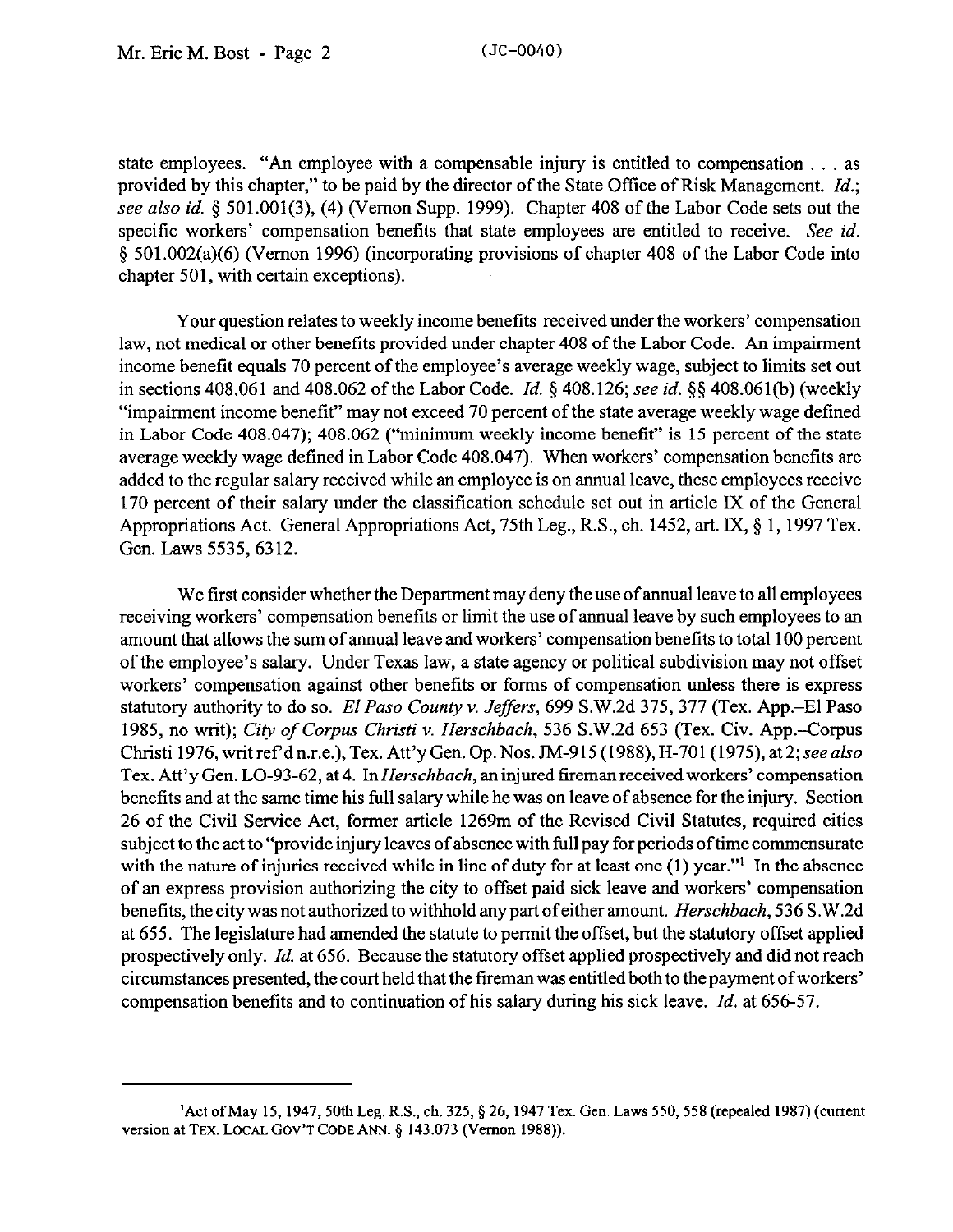Jeffers reached a similar conclusion with respect to workers' compensation benefits in relation to article III, section 52e of the Texas Constitution. Article III, section 52e requires that law enforcement officials be paid their maximum salary while hospitalized or incapacitated. In *Jeffers,*  deputy sheriffs who were injured in the course and scope oftheir employment brought suit to recover their full salary while also receiving workers' compensation benefits. *Jeffers, 699* S.W.2d at 376. While incapacitated, they received workers' compensation benefits but did not receive any salary. After the deputies' attorney made a demand upon the commissioners court, they received a portion of their salary, which, when added to their workers' compensation benefits, equaled their maximum salary. The deputies then sued for the remainder of their salary. The court ruled as follows:

> As long as the Constitution [article III, section 52e] requires maximum salary for deputy sheriffs injured in the line of duty, and the workers' compensation statute provides benefits for injured county employees, and no statute exists which reduces those benefits, the deputy sheriffs were entitled to receive both benefits in full.

Id. at 377; see also TEX. LAB. CODE ANN. 504.051 (Vernon 1996) (expressly authorizing offsets of workers' compensation benefits against benefits for law enforcement officers injured in the line of duty paid under article III, section 52e of the Texas Constitution); Tex. Att'y Gen. LO-93-62, at 4 (discussing adoption of offset provision now codified as section  $504.051(a)(2)$  of the Labor Code).

This office has concluded that a public employee's workers' compensation benefits may not be offset against other benefits, in the absence of express statutory authorization for the offset. Attorney General Opinion H-338 determined that sick pay received under the Firemen's and Policemen's Civil Service Act due to an injury should not be set off against workers' compensation benefits received for the same injury. Tex. Att'y Gen. Op. No. H-338 (1974). No statutory language provided for the offset. *Id.* at 9. Attorney General Opinion H-701 considered the relationship between accrued sick leave, exceptional sick leave, and workers' compensation benefits for state employees. At that time, section 12 of former article 8309g of the Revised Civil Statutes, barred a state employee from receiving weekly payments of compensation until he or she had exhausted his or her accrued sick leave. This provision, as amended, is now codified as section 501.044 of the Labor Code? The opinion concluded that the statutory restriction applied only to regularly accrued sick leave and that once the employee became eligible to receive workers' compensation benefits, the receipt of exceptional sick leave would not affect his or her entitlement to those benefits. It also concluded that an injured employee who was receiving workers' compensation benefits could receive pay for compensatory time and vacation at the same time. "There is no statutory requirement that workmen's compensation benefits be offset against payments for compensatory time and vacation, and therefore no such offset is permitted." Tex. Att'y Gen. Op. No. H-701 (1975) at 2; see also Tex. Att'y Gen. Op. No. IM-915 (1988) (school district may not offset workers' compensation benefits against "assault sick leave" benefits authorized by former section 13.904 of the Education

 $^{2}$ See Act of May 10, 1973, 63d Leg., R.S., ch. 88, § 16, 1973 Tex. Gen. Laws 187, 197 (repealed 1993) (current version at TEX. LAB. CODE ANN. § 501.044 (Vernon 1996)).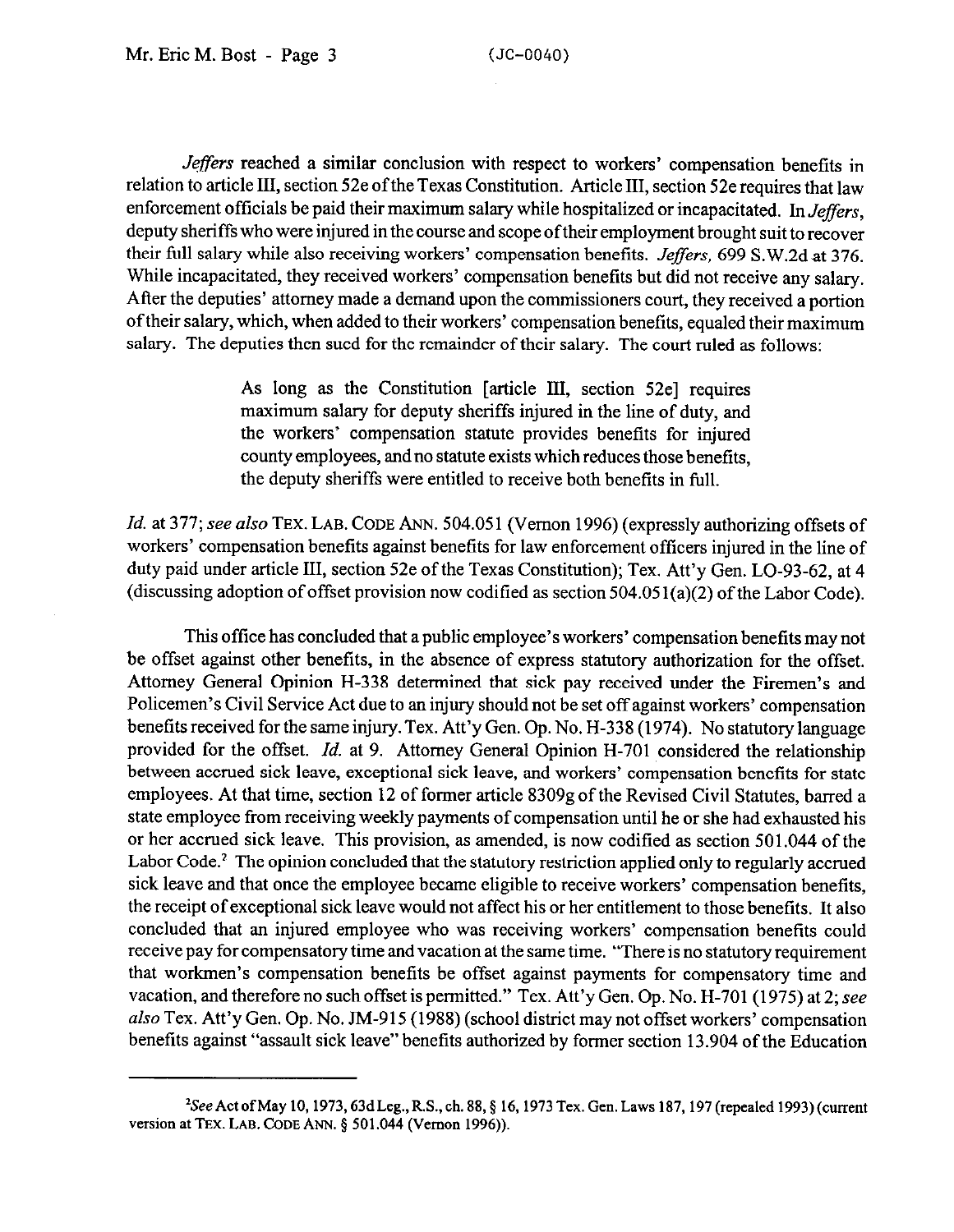Code [now section 22.003 of the Education Code]); see *also* Tex. Att'y Gen. Op. No. H-l 105 (1977) (no offset of sick leave and workers' compensation benefits received for a permanent specific injury). In accord with both case law and numerous prior opinions of this office, we conclude that workers' compensation benefits may not be offset against paid annual leave or paid sick leave in the absence of a statute expressly authorizing the offset.

We also conclude that the Department may not require employees to exhaust annual leave before using workers' compensation benefits. While section 12 of former article 8309g of the Revised Civil Statutes prohibited a state employee from receiving workers' compensation before exhausting accrued sick leave, the current provision, Labor Code section 501.044, allows a state employee to elect to use accrued sick leave before receiving workers' compensation income benefits? If the employee chooses to use accrued sick leave first, he or she is not entitled to workers' compensation income benefits until the accrued sick leave is exhausted. **TEX. LAB. CODE ANN.**  3 501.044 (Vernon 1996). Institutions of both the Texas A&M University System and the University of Texas System are expressly authorized to provide that an injured employee may remain on the payroll until the employee's annual and sick leave is exhausted, during which time workers' compensation benefits do not accrue or become payable, id. \$3 502.041; 503.041, but no statute requires the employees of a state administrative agency to exhaust their annual leave before receiving workers' compensation income benefits. Accordingly, the Department may not require its employees to exhaust their annual leave before receiving workers' compensation benefits.

We are aware of the concern that an injured worker somehow receives a "double recovery" when he or she is allowed to take annual leave while receiving workers' compensation benefits. This concern, however, is based on a misperception of the law. The use of accrued annual leave while receiving workers' compensation benefits is in no way an additional recovery for the compensable injury. Rather, a state employee's vacation entitlement is earned "beginning on the first day of employment with the state and terminating on the last day of duty" at the monthly rate stated in the General Appropriations Act. General Appropriations Act, 75th Leg., R.S., ch. 1452, art. IX, § 9.1, 1997 Tex. Gen. Laws 5535,6359. The annual leave that a state employee has accrued at the time of an injury has been earned for services performed before the injury, and it is paid out under legislative authority that is distinct from the Workers' Compensation Act. The court of another state, in determining that the employer could not offset an injured worker's paid vacation and sick leave against weekly workers' compensation payments, explained the difference between the payments as follows:

> Compensatory time was something plaintiff had earned but had not been paid for. His vacation time was also a benefit that he had earned. Unlike workers' compensation benefits, vacation leave can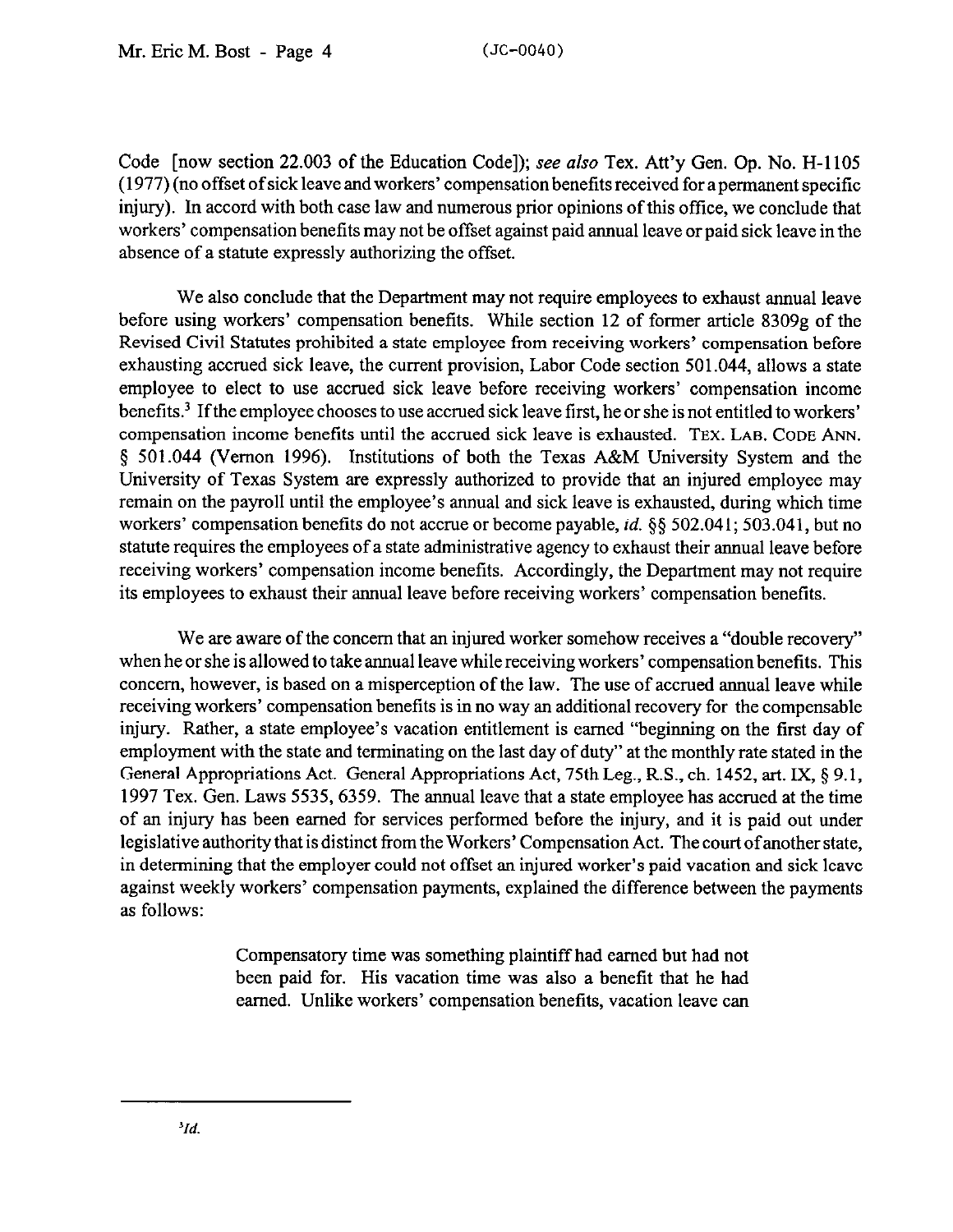be taken to renew physical and mental capabilities, for personal reasons, for absences due to adverse weather conditions, and for personal illness or illnesses in the immediate family. Workers' compensation, however, is available only for a work-related injury.

*Estes v. North Carolina State Univ.*, 401 S.E.2d 384, 387 (N.C. Ct. App. 1991) (citations omitted). The injured employees you inquire about are simultaneously receiving payment for two separate entitlements, but they do not receive more under each program than they are entitled to receive had they received such payments at different times.

We find no provision authorizing the offset of workers' compensation payments against the salary payments continued during annual leave. As noted above, the legislature has adopted other provisions, such as section 504.051 of the Labor Code, that prevent certain public employees from receiving other payments from public funds while receiving workers' compensation benefits, but it has not done so in this case. If the legislature intends to limit a state employee's use of annual leave while receiving workers' compensation benefits, it must adopt an express provision doing so. Absent such legislative authorization, the Department may not deny the use of annual leave to employees receiving workers' compensation benefits. Nor may it limit annual leave for employees receiving workers' compensation benefits to an amount that, added to the workers' compensation benefits, will total 100 percent of the employee's salary.

You also ask whether the Department may deny the use of annual leave to employees who are on FMLA leave and receiving workers' compensation benefits. You point out as relevant to this matter a provision of the General Appropriations Act, which implements the federal Family Medical Leave Act of 1993, 29 U.S.C. 9s 2601-654 (1994). The Family Medical Leave Act of 1993 allows 'eligible' employees of a covered employer to take job-protected, unpaid leave, or to substitute appropriate paid leave if the employee has earned or accrued it, for up to a total of twelve workweeks in any twelve months because ofthe birth of a child and to care for it, because a child is placed with the employee for adoption or foster care, because the employee is needed to care for a family member with a serious health condition, or because the employee's own serious health condition makes the employee unable to perform the functions of his or her job. *Id.* 5 2612. An "eligible employee" is one who has been employed for at least twelve months by the employer from whom leave is requested and for at least 1,250 hours of service with that employer during the previous twelve-month period. *Id.* § 2611(2)(A). Under the Family Medical Leave Act of 1993, "[a]n eligible employee may elect, or an employer may require the employee, to substitute any of the accrued paid vacation leave, personal leave, or family leave" for any of the leave provided pursuant to its terms. *Id.* 5 2612(d)(2)(A).

The provision of the General Appropriations Act you rely on concerns the substitution of paid leave for FMLA leave:

> State employees who have a total of at least 12 months of state service, and who have worked at least 1,250 hours during the 12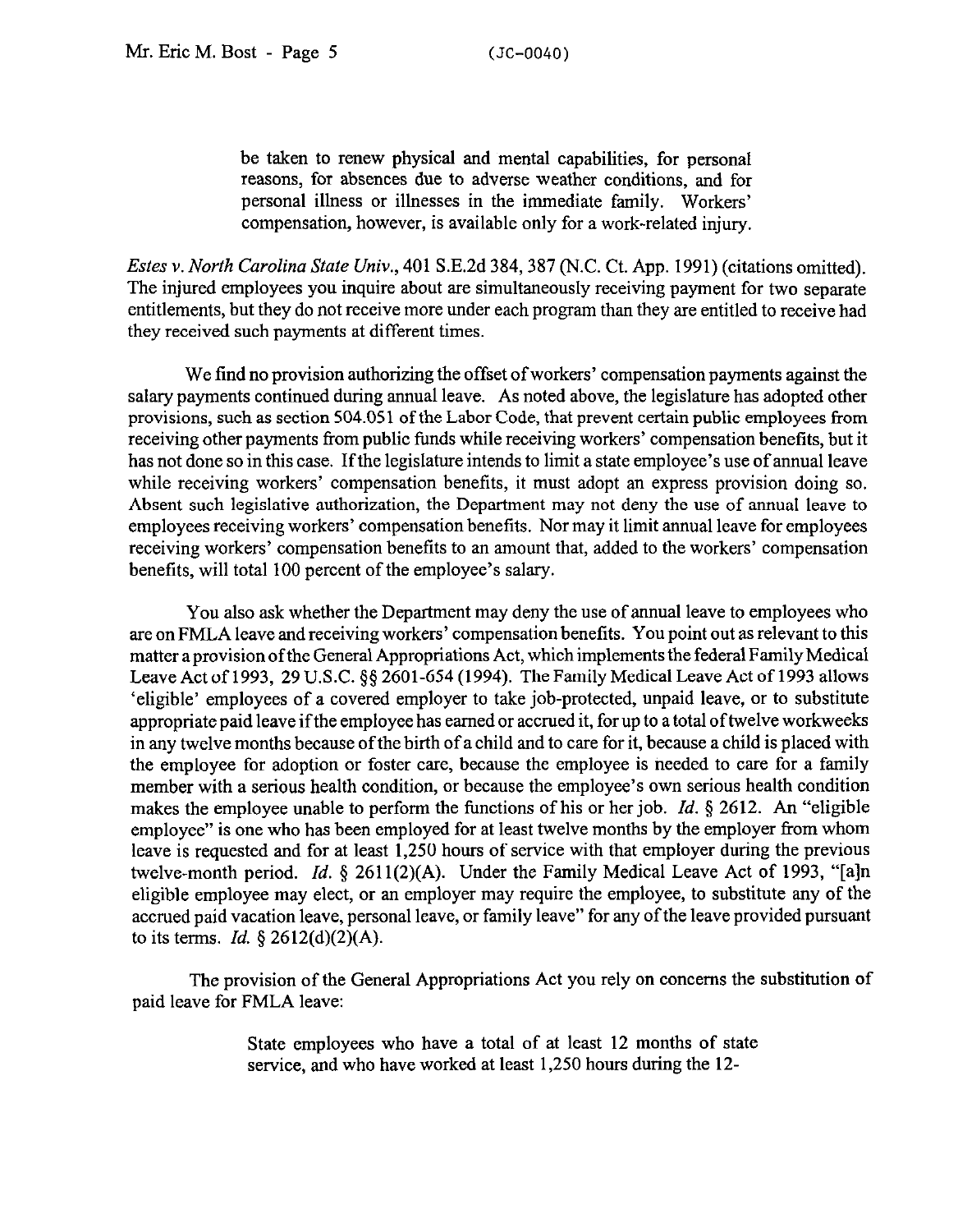month period immediately preceding the commencement of leave, are hereby entitled to leave pursuant to the Federal Family and Medical Leave Act (FMLA) *provided that the employee utilizes all available applicable paid vacation and sick leave while taking leave pursuant to this provision.* As an exception to the requirement to utilize all paid vacation and sick leave, employees on FMLA leave who are receiving temporary disability benefit payments or workers' compensation benefits shall not be required to utilize paid vacation or sick leave while receiving such benefits.

General Appropriations Act, 75th Leg., R.S., ch. 1452, art. IX, 5 9(14)(a), 1997 Tex. Gen. Laws 5535,6363 (emphasis added). The second sentence was added to the quoted provision as it appeared in the 1995 General Appropriations Act to bring it into conformance with the federal Family and Medical Leave Act. H.J. **OF TEX.,** 74th Leg., R.S. 3664 (1995). This provision requires, as is permitted under the FMLA, employees to exhaust paid leave while taking FMLA leave, unless the employee is receiving workers' compensation benefits. The primary reason for allowing employers to require employees, other than employees who are receiving temporary disability benefit payments or workers' compensation benefits, to use accrued paid leave while on family and medical leave is to prevent prolonged leaves through stacking of leave entitlements. **OFFICE OF THE STATE AUDITOR, SAO LEAVE INTERPRETATION No. 97-06 (Nov. 25,1996).** 

In connection with your question, you ask us to consider a comment in the Federal Register concerning a FMLA regulation. The comment is noteworthy because it states that an injured employee cannot receive both paid leave and workers' compensation benefits. The comment is directed at a FMLA regulation, 29 C.F.R. § 825.207 (1998), that implements the FMLA provision on the substitution of "accrued paid vacation leave, personal leave, or family leave" for any of the leave provided pursuant to the act. 29 U.S.C.  $\S 2612(d)(2)(A)(1994)$ . The rule provides that FMLA leave is generally unpaid leave, and restates the law on using paid leave in lieu of FMLA leave. 29 C.F.R. \$ 825.207(a) (1998). Section 825.207(d)(2) states that:

> the employee's FMLA 12-week leave entitlement may run concurrently with a workers' compensation absence when the injury is one that meets the criteria for a serious health condition. As the workers' compensation absence is not unpaid leave, the provision for substitution of the employee's accrued paid leave is not applicable.

*Id. 5* 825.207(d)(2).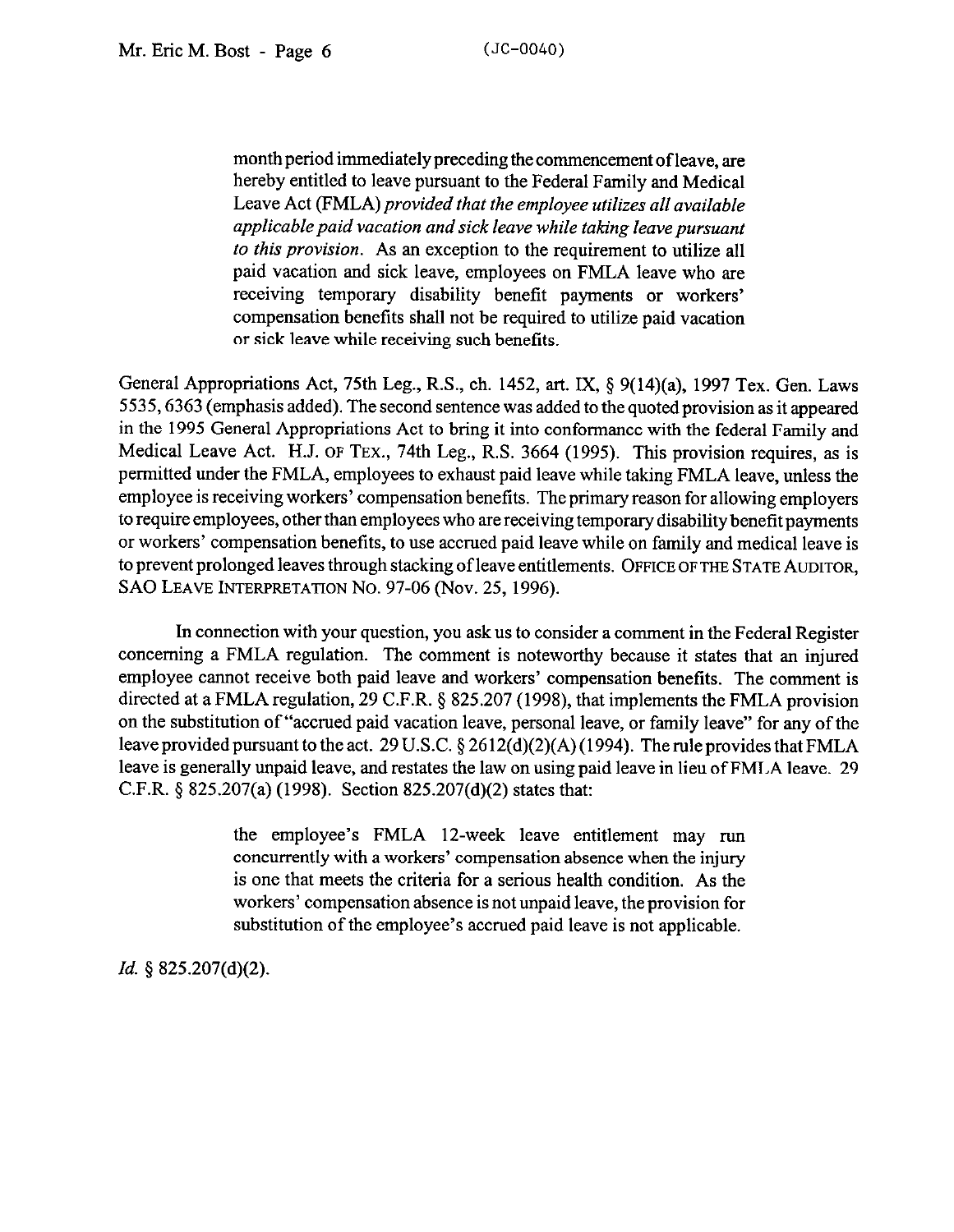The comment you have noted reads in its entirety as follows:

An employee who incurs a work-related illness or injury elects whether to receive paid leave from the employer or worker's compensation benefits. *An employee cannot receive both.* Therefore, ... an employer cannot require the employee to substitute, under FMLA, any paid vacation or other leave during the absence that is covered by payments from the State workers' compensation fund.

## 60 Fed. Reg. 2205 (1995) (emphasis added).

The purpose of this comment is to explain the effect of a regulation adopted under the FMLA. The FMLA permits an employer, including a public employer, to require its employees to substitute paid leave for the FMLA's unpaid leave. It does not permit an employer to require substitution of paid leave when the employee is absent due to a compensable injury and is receiving workers' compensation benefits. In other words, an employer cannot require an employee who is receiving workers' compensation benefits to substitute paid vacation leave for FMLA leave during the time he or she is receiving workers' compensation benefits.

The comment stating that an employee with a work-related injury elects whether to receive paid leave or workers' compensation benefits and cannot receive both does not accurately reflect Texas law. It may describe a provision of the federal workers' compensation statute. See 5 U.S.C. 5 8118(c) (1994) (federal employee may use annual or sick leave to his credit at time disability begins, but compensation for disability does not begin until use of annual or sick leave ends). It does not, however, describe Texas law with respect to public employees, nor is it consistent with the law of several other states that allow their public employees to use vacation leave or another kind ofpaid leave while receiving workers' compensation benefits. *See Dimaio v. Industrial Comm'n of Ariz.*, 840 P.2d 308 (Ariz. Ct. App. 1992); *Public Serv. Co. ofCo10. v. Johnson, 789* P.2d 487 (Colo. Ct. App. 1990); *Woods v. St. Anthony's Hosp.,* 586 So. 2d 415 (Fla. Dist. Ct. App. 1991); *Tee-pak, Inc. v. Industrial Comm'n of Ill., 490 N.E.2d 170 (Ill. App. Ct. 1986); Lanterman v. Roadway Express, Inc., 608* So.2d *1340* (Miss. 1992); *Shafferv. St. John's Reg'lHealth Ctr., 943* S.W.2d 803 (MO. Ct. App. 1997); *Estes v. North Carolina State* Univ., 401 S.E.2d 384 (N.C. Ct. App. 1991); *Morris v. City of Oklahoma City,* 606 P.2d 1129 (Okla. 1979); *Hartwell v. Workmen s Camp. Appeal Bd. (McLean Trucking Co.), 507* A.2d *902* (Pa. *Commw.* Ct. 1986); *Cole v. Davol, Inc., 679* A.2d 875 (R.I. 1996); *contra Gendreau v. Tri-Community Recycling,* 705 A.2d 1106 (Me. 1998) (workers' compensation may be offset against sick leave payments made under wage continuation plan); *Lynch v.BoardofEduc.ofN.Y.,* 150N.Y.S.2d145(N.Y.App.Div. 1956),orderaff'dby145N.E,2d27 (N.Y. 1957) (statute allowed employer to offset leave allowances against workers' compensation payments); see 82 Am. JUR. 2D *Workers' Compensation* § 417 (1992).

We note that the Supremacy Clause of the United States Constitution requires inconsistent state laws to yield to valid federal laws and regulations, but the comment in the Federal Register is not a federal law or a federal regulation. *Fidelity Fed. Sav. & Loan Ass 'n v. de la Cuesta, 458*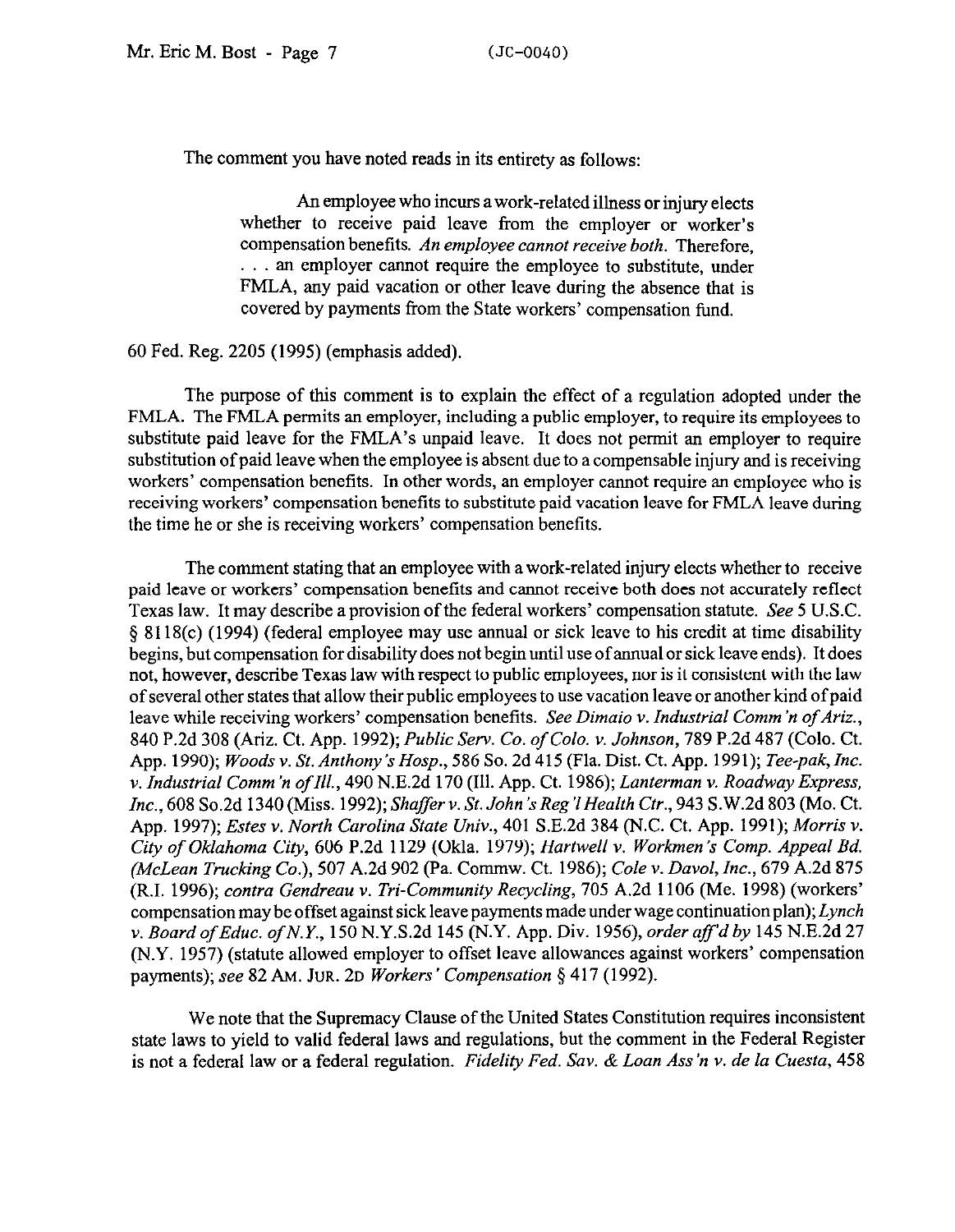U.S. 141, 152 (1982); *Seiter v. Veytiu, 756* S.W.2d 303 (Tex. 1988); see Tex. Att'y Gen. Op. No. JM-1269 (1990) at 6. The above-quoted comment is just that, a comment. It is not a rule, regulation, or law. Nor does it speak to implementing FMLA benefits at the state level. Moreover, the FMLA states that "[nlothing in this Act or any amendment made by this Act shall be construed to supersede any provision of any State or local law that provides greater family or medical leave rights than the rights established under this Act or any amendment made by this Act." 29 U.S.C. § 2651(b) (1994); see also 29 C.F.R. § 825.701(a) (1998); 60 Fed. Reg. 2231 (1995) (discussing interaction between FMLA and state workers' compensation laws).

The General Appropriations Act provision implementing FMLA provides that employees must ordinarily use all available paid vacation and sick leave while on FMLA leave, but, as an exception, "employees on FMLA leave who are receiving temporary disability benefit payments or workers' compensation benefits shall not be required to utilize paid vacation or sick leave while receiving such benefits." General Appropriations Act, 75th Leg., R.S., ch. 1452, art. IX, § 9(14)(a), 1997 Tex. Gen. Laws 5535,6363. This exception does not require the employees it affects to use paid vacation or sick leave while on FMLA leave, nor does it prohibit them from using paid vacation while on FMLA leave. Accordingly, the Department may not deny the use of annual leave to employees who are on FMLA leave and receiving workers' compensation benefits.